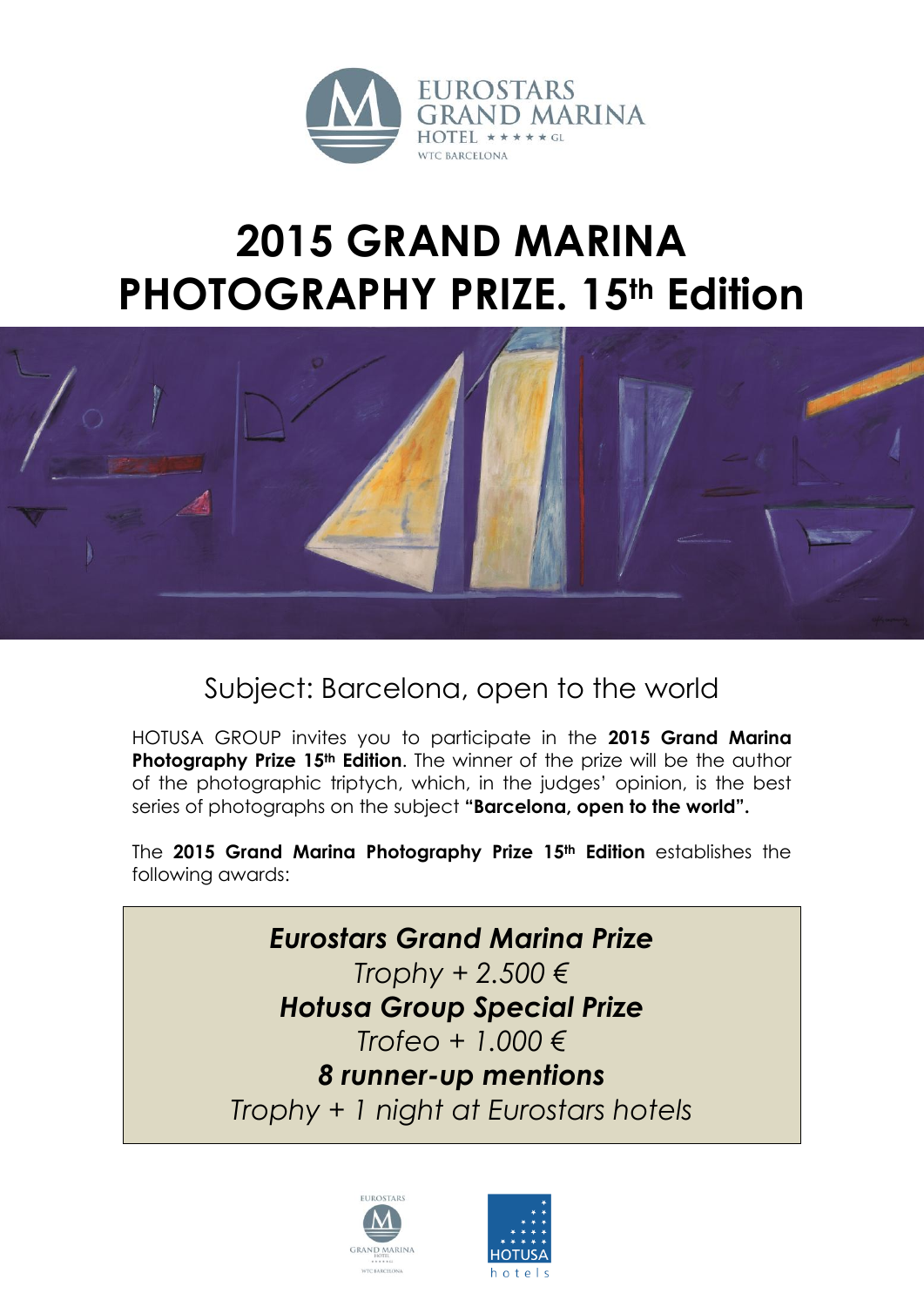*Barcelona has the capacity of take advantage of the economic engine that pushes development in every period of history. It did so in past centuries with Mediterranean trade, industrialization and many other*  landmarks that were marking the progress and the growth of the city. *Barcelona was always enthusiastic about new challenges.*

*The leader industry of our century, tourism, is showing itself to be decisive for progress, growth and welfare. Barcelona is open to the world and base on that much of its development and hopes of present and future. The city opens itself to the world not only for showing the icons, but also our secrets and our way of life.*

## *CONDITIONS*

- 1. Participants must be over the age of 18, of **any nationality**. No employees or members of their families who belong to the Hotusa Group may participate.
- 2. The format for entries must be that of a triptych (i.e. a series of three photographs forming a set and comprising one artistic unit). The prizewinning images will be dedicated to decorating guest-rooms and common areas of several of the establishments belonging to the Hotusa chain.
- 3. Each participant will be able to present **a maximum of three series**. The photographs must be unpublished and not prized-winning in any other competition. Images that, in the opinion of the judges, highlight hotels that have no connection with the company promoting the awards will be rejected.
- 4. Images may be presented using **either of the following two procedures**:
	- a) By downloading photographs on-line to the contest website: [www.grandmarinahotel.com/photo-contest.html](http://www.grandmarinahotel.com/photo-contest.html)
	- b) By sending images on photographic paper to the Hotusa headquarters.
- 5. The only acceptable format for each of the series is a horizontal succession of three square photographs which, when printed, will measure 30 x 30 cm.





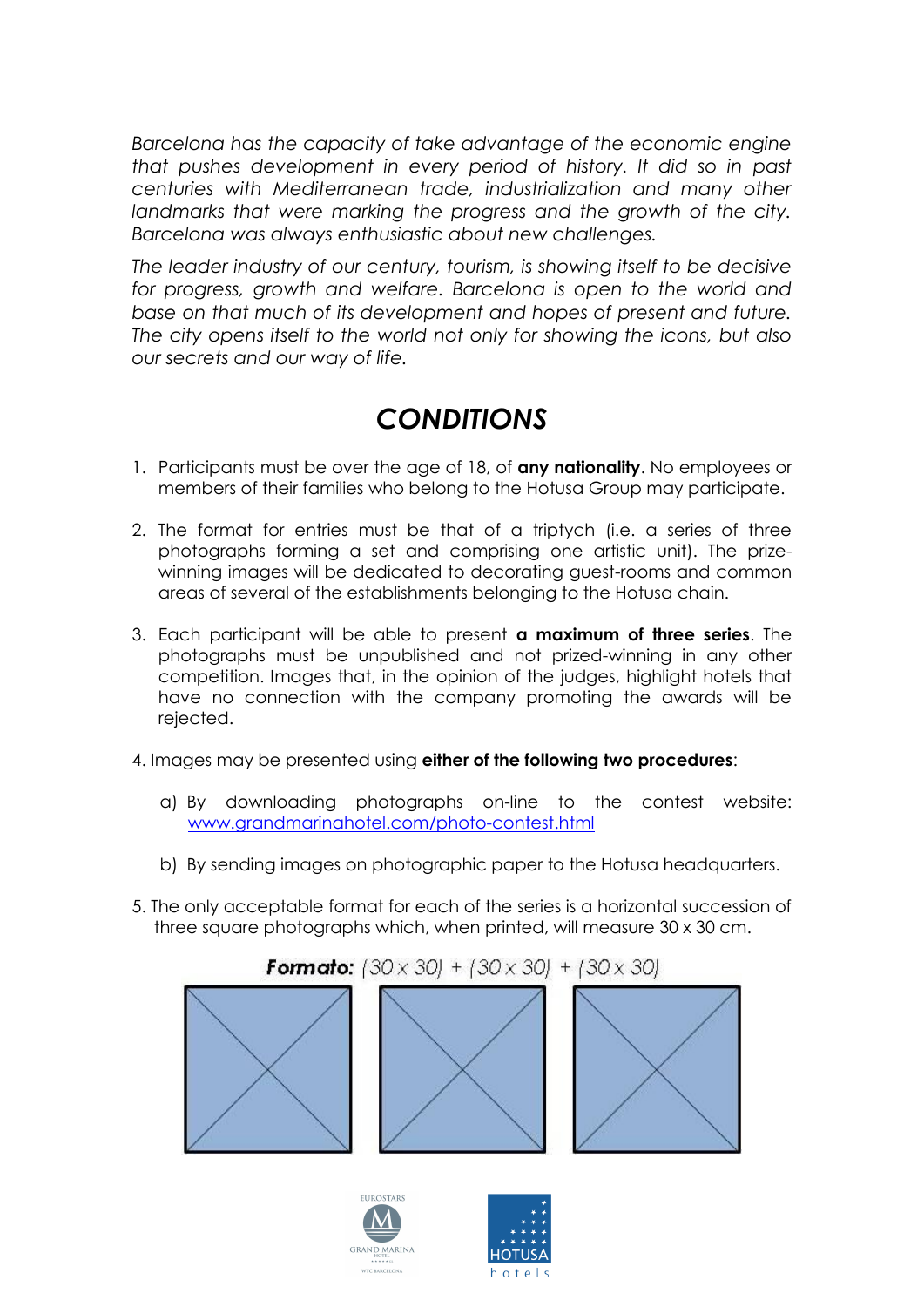The photographs of the winning triptychs will be displayed separated by a thin margin between them. Accordingly, the author should not conceive them to be displayed completely joined as if they were just one image.

The photographs forming each triptych must be identical in format and dimensions, i.e. square: 30 x 30 cm.

6. Those participants who choose to present their photographs on-line, via the website created for the purpose, must upload **one sole strip measuring 30 x 100 cm displaying the three photographs spaced at intervals of 5 cm each**. Any triptych that does not fit these characteristics or entries presented as three individual images will be rejected.



Participants must send their images in **JPG** (jpeg) format and in a **recommended weight of between 1 and 6 MB**.

- 7. It is imperative that **the authors of the work presented be in possession of the three images that comprise the triptych and that these conform to a weight and quality greatly superior to that of the entries**. Following the jury's decision, the participants awarded with the two main prizes and those selected as runner-up must deliver to the organization a digital file of the highest technical quality possible (in TIFF, RAW or JPG format), guaranteeing an optimum impression for their display. The work shall be printed in 30 x 30 cm format. It is essential for the original files entered for the competition to be of a resolution of no less than 300 dpi and for the vertical to measure 30 cm.
- 8. The jury may revoke its ruling and invalidate a prize-winner if a selected image does not comply with the technical requisites described in point 7.
- 9. The panel of judges will not know the author's identity. All the photographs will be coded in order to guarantee the authoship of the image.
- 10. The photographs entered for the competition must have adjoined to the exhibit the following data:

**Full name of the author E-mail Postal address Post code City (Region/State) Country Contact Telephone Number Title of the entry (optional)**



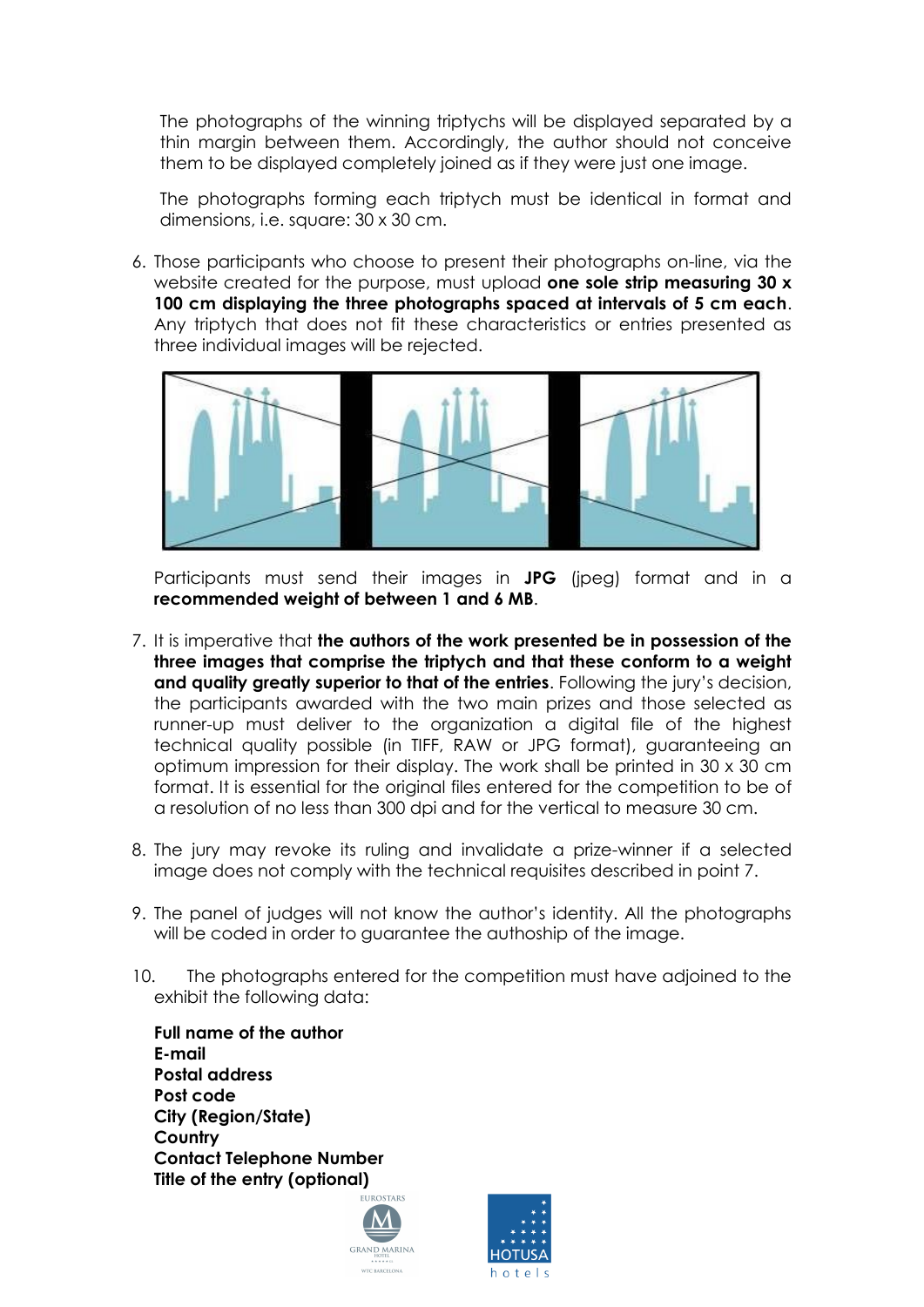11. Participants who use the procedure of sending images on photographic paper should send them to the following adress:

## **Hotusa Group – Culture Department Ref. Grand Marina Photography Prize c/ Princesa, 58 Pral. 08003 Barcelona SPAIN**

In this case, photographs may not be presented with mounts or mounted on cardboard, however, they should be sent conveniently protected in rigid packing. The organization will place maximum care in the handling of the work received but decline all responsibility for work lost, mislaid, stolen, damaged or jeopardised by any act beyond their control. Any insurance policy contracted in this respect shall be at the expense of the participant.

Those participants who choose this system must include information on the reverse side of the photographs regarding the order of the images (A, B, C). If a participant enters more than one triptych (a maximum of three is permitted), the images of the first triptych must be identified as 1A, 1B, 1C; the second 2A, 2B, 2C, and so on.

The personal data indicated in point 10 must be enclosed on a separate sheet.

12. The contestant allows the collection of his personal details, whose will be keep stored in a privileged file, used exclusively for the contestant's record keeping and future contests notice. The database benefits itself from technical and human preventive measures about security. Every people interested in those informations have the permission for using, in a free way, these details referred to the contestant through a registered letter with return receipt to the direction that appears behind.

In the event that photographs display any identifiable person, the participant must obtain the express, written consent of the said person. In the case of minors, consent should be obtained from their parents or tutors. The absence of any of such consent, in addition to any failure to comply with the conditions herein, shall imply exclusion of the participant. In the event that such a participant is chosen as prize-winner, the said consents shall be requested as a prior condition to the awarding of the prize. Hotusa declines any responsibility for non-performance by the participant of any of the requisites described, responsibility of which shall lie exclusively with the participant, thus excluding Hotusa from any claim in this respect.

- 13. The deadline for the reception of the photographs is on **Sunday, October 25th 2015.**
- 14. The **judges' decision** will be communicated personally to each of the winners (by email or post) and will be published on the Eurostars Hotels website [www.eurostarshotels.com](http://www.eurostarshotels.com/) and on the ESTAR Magazine blog



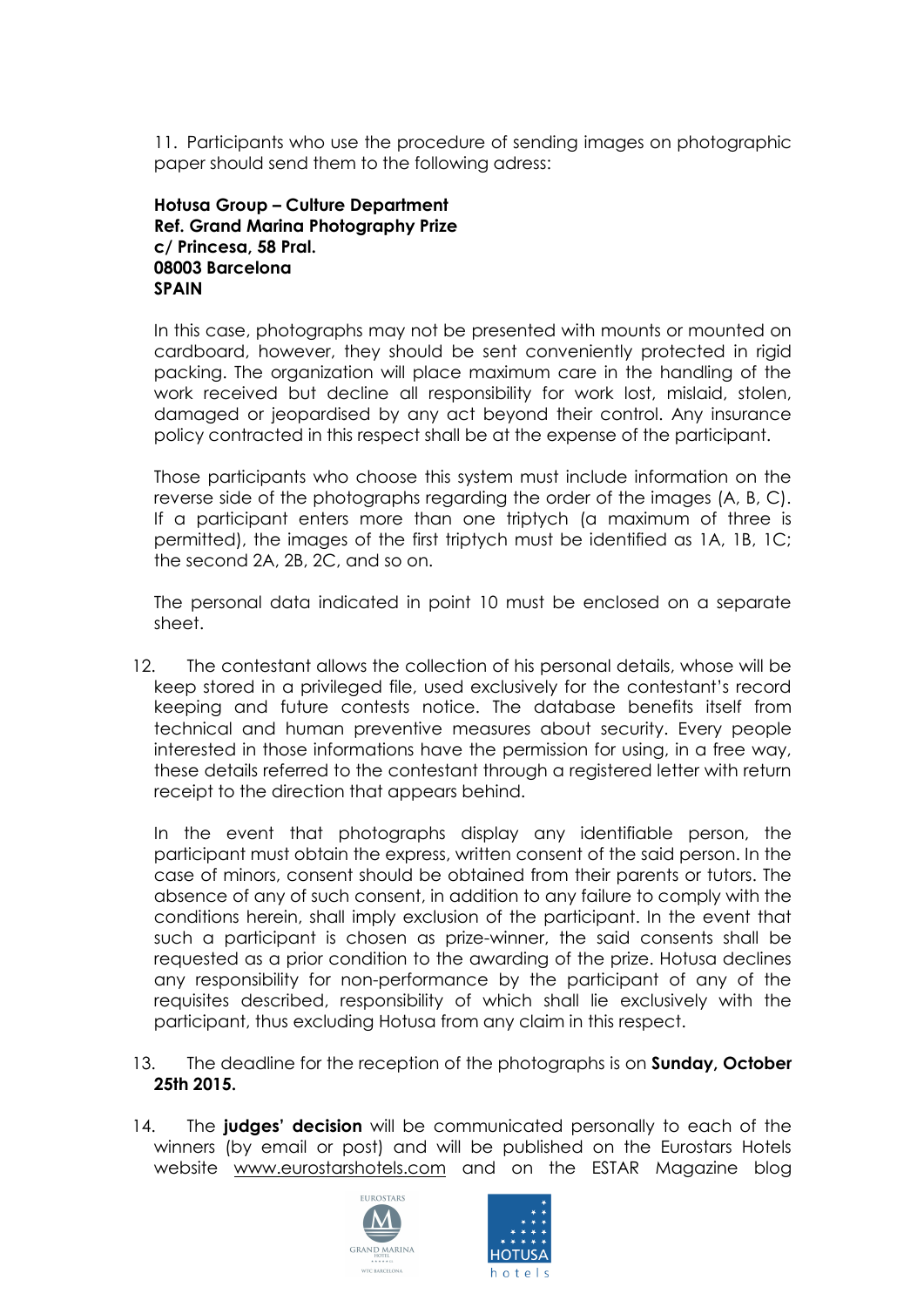[\(cooltura.eurostarshotels.com\)](http://blog.eurostarshotels.com/) during the month of **November 2015**. Following public announcement of the awards, the non prize-winning photographs will be released for collection by their authors at the Hotusa headquarters in Barcelona over a period of 60 days as from publication of the award winners. After this period, photographs that have not been collected may be destroyed.

15. The participants awarded with the two main prizes expressly assign to Hotusa exclusive rights to turn to account the intellectual property rights of their work that are capable of being transferred, particularly the rights of reproduction, distribution, public communication and transformation throughout the world and for the maximum term allowed by the applicable leaislation.

Those awarded with a runner-up mention expressly assign to Hotusa the reproduction and public communication rights of the images, authorizing the adaptation of the selected works on the basis of their negative, duplicate or digital file. They further assign the use of such work as decoration or image of the hotels owned or managed by Hotusa or by companies in which it has a holding. They also authorize the publication and diffusion of their works in different written or audiovisual media for the purpose of announcing the prize in order to promote future editions of the competition. The assignment of rights is deemed made throughout the world and for the maximum term allowed by the application legislation. All publication and circulation will include the names of the photographers.

- 16. It is deemed that the participants are the owners of the *copyright* on the photographs submitted by them to participate in the competition, that they are the authors thereof and that they have not assigned the rights thereon to third parties, particularly those indicated in rule 15.
- 17. The prizes shall be subject to a withholding on account of the corresponding **Personal Income Tax**, in accordance with the applicable legislation.
- 18. The judges of the **2015 Grand Marina Photography Prize**. **15th Edition** will be formed by distinguished photographers, teachers of photography, art critics and representatives from the media and the visual arts, the number of whom will be uneven and whose names will be made public when the prizewinners-of the competition are announced.
- 19. The participants acknowledge that the judges' decision is final and expressly waive any possible court or other actions.
- 20. Participation in the **2015 Grand Marina Photography Prize**. **15th Edition** implies acceptance of these rules.
- 21. Hotusa Group reserves the right to modify the Conditions for entry at any time and even, should the case arise, to cancel the competition, provided a justified cause exists. In any event, the organizing body shall communicate